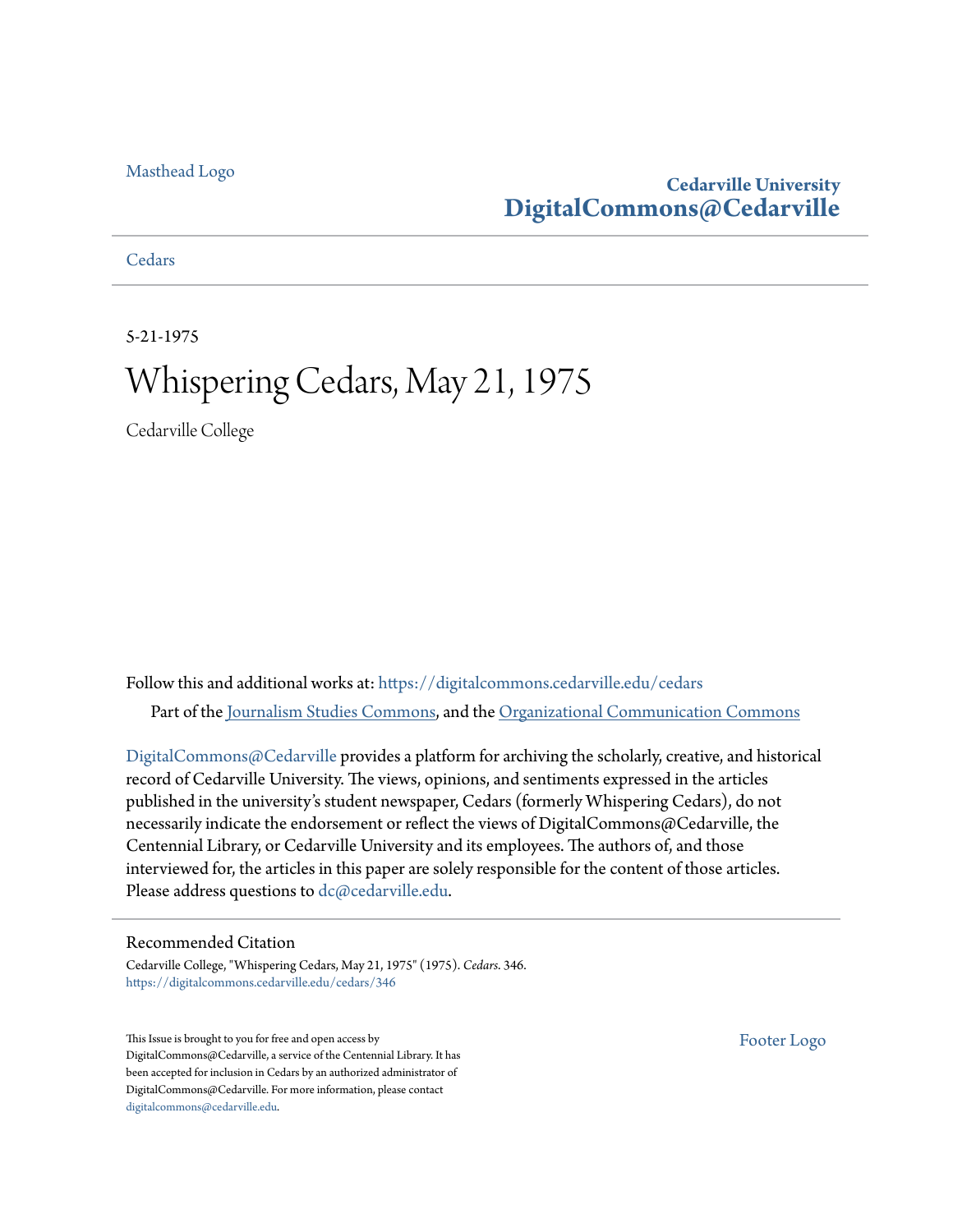# Teams Fare Well in District Play—Page 4

Cedarville College<br>Whispering Cedars

*"For the Word of God and the Testimony of Jesus Christ"* 

Vol. 43, No. 15 Cedarville, Ohio May 21, <sup>1975</sup>

#### By Chris Rees

Photo by Jerry Ditto Aunt Ev (Gretchen Kurtenaeher) lectures Captain Keller (Kirby Lancaster) as James (Larry Strawn) looks on.

# tudent Senate Officers k Toward Future

Although the play The Miracle Worker tells of the most important event in the life of Helen Keller, it does not fully portray the forces that combined in the life of. Anne Sullivan to lead up to her

# Abundant Life Presents Concert

#### By Dianne Monts

Are you on the "Happy Side"? Have you heard the "Joybells"? Do you "Follow Jesus"? On Friday, May 23, the Abundant Life Singers will be presenting their home concert in Alford Auditorium at 7:30 p.m. Paul Beckler, a former CC student, will be guest pianist, ministering before the concert and during inter-1nission.

#### By AI Halladay

Student Senate officers have been elected after students voted last Monday. Next year's leaders will include Jim Goetz as president and Dave Kisner as vice president with Rodney Blystone serving as treasurer and Kathy Howell as secretary. Student Body Project leader will be Mark Keough and chaplain will be Doug Wing.

Majoring in business administration, Jim Goetz will be a senior next year and plans to continue in graduate school. When asked why he ran for Senate, Jim stated, "I ran because I'm very inter ested in Senate and hope to make it more effective in all areas of student concern.''

\_

Emphasis on the need for Senate to be a sounding board for students, faculty and administration is the major task which Jim intends to accomplish. Secondly, he feels that stabilization of the finances of Senate must be taken care of. Eying a possible interest in student activities, Jim wants to get involvement and participation from the students in the upcoming bicentennial year.

Singing contemporary sacred songs, interspersed with old hymns, the Abundant Life Singers (ALS) have sung in seven states, at services, banquets, rallies, retreats, and at the Family Life Seminar.

ALS was formed last year with seven members, including Jim and Randy Douglass, Jim Goetz, Kathy Howell, Ruth McCauley, and Carol Towle. The group<br>has expanded to ten this year, adding Lee Avery, Mike Nelson, and Jeanne<br>Pippin. Myron Youngman is the sound technician for the group.

Having been a participant in the Senate this past year Rodney Blystone, <sup>a</sup> math major, wants to use this experi-<br>ence and his knowledge from working in his family's business to smooth out the Senate's financial problems. A goal of providing more income is the aim and fund-raising projects. Improved service in the area of concessions is something Rodney feels must be worked on. Another senior, Kathy Howell, will serve as Senate's secretary. Kathy stated that trying to induce the students to take an interest in the Senate is a primary reason for her desire to be an officer. A "hope to get people involved and let

Student Senate officers are (I to r): Mark Keough, Dave Kisner, Doug Wing, Kathy Howell, Jim Goetz and Rodney Blystone.

# **Commencement Plans Near Completion**

A handshake from President Jeremiah . . . a diploma . . . a turn of the tassel . . . a Cedarville College graduate.

them know what's going .on" should be

### Editorial Positions

Application forms for the editorship (or co-editorship) for Whispering Cedars for the 1975-76 school year are available. These forms can be picked up from Mr. Grosh or either of the present co-editors, and must be returned by May 28 in the mail or to one of the above. A full editor receives a scholarship covering half of his tuition, a co-editor; a fourth.

#### the basis for the Senate.

Doug Wing, next year's chaplain, has some thoughts already about develop ing a list of people to participate in dorm Bible studies. A hope of gaining a greater interest in Christian service is one of his objectives. Doug added that any advice or suggestions would be ap preciated.

Plans already have been discussed by the next year's officers about how to achieve their goals. A continuing effort is also being followed as they organize and look to the upcoming year.

# "The Miracle Worker" Opens

When Anne's mother died, the entire family flew apart. Anne's drunkard father was unable to take full responsibility for his family.

### Debate Team Expands Program

Building on the foundation laid by Dean Burkett, the Cedarville College debate team hopes to expand its program next year to include the Bicentennial Youth Debates, a nation-wide program officially recognized by the American Revolution Bicentennial Administration. The program features Persuasive Speaking, Extemporaneous Speaking, Lincoln-Douglas Debates and will include the traditional mode of debate by teams within the Ohio Forensic Association district.<br>The central focus — Our National Heri-

From July 14 to Sept. 2 ALS will be on a summer tour, starting in California and singing in 20 states. Dan Dunn and Ellen Spaulding will be traveling with the group this summer.

> tage -- has been used as a guiding theme for questions on topics such as The American Dream, the freedoms of speech, assembly, and religion, the wel fare state and public education.

By June 1 the first ALS record will be available. It has  $10$  songs, including low Jesus," and Kathy Howell's arrangement of "Lead Me to Calvary."



Photo by Amy Ross

#### By Chris Rufener

The smallest class in three years to graduate from Cedarville College, this year's senior class numbers 175. On Saturday, June 7, at 10 a.m., they will form the traditional procession from Alford Auditorium to the gymnasium.

The week preceding commencement will be a busy one for the seniors. At 10 Wednesday morning they will practice for commencement. On Friday night, they will attend the President's Banquet, with their parents, at 5:30 in the gymnasium. Cedarville College trustee and pastor of the Bethesda Baptist, Mr. Donald Tyler, will speak to the seniors.

Directing her eighteenth commencement at Cedarville College, Mrs. Miriam Maddox has ordered flowers and palms for the gymnasium; it will be decorated by the marshals and ushers and students from the junior class.

Of the 2175 seats in the gymnasium, 200 will be available for the underclassmen.

Special music will be presented Saturday morning by the choir, under the direction of Mr. David Matson.

A dedication of the old science building will also be made at the commencement program.

Eighteen members of a family in Cedarville that has donated \$50,000 to the college will be present for the commencement exercises.

meeting Helen, nor the new life Helen received from that occasion.

 The story behind these lives gives a greater impact to the triumph portrayed in the play. A realization of the experiences lived by Anne and Helen also challenges the actors in The Miracle Worker to strive to convey this fully to their audience. The actors must understand what lay behind that miracle.

In 1866, Anne Mansfield Sullivan was born into an endless circle of disease and poverty. Her family was one of poor Irish immigrants, people who migrated to America full of hope and dreams. They came to escape the horrors of the Irish famine. Here in America they found only the degradation of poverty. Starvation was not far away.

Anne's father was a drunkard who abused and beat his family during stupors induced by excessive use of alcohol. Her mother was a fragile woman who had difficulty coping with the con-ditions of her existence. She soon contracted the dreaded 'disease of the poor, tuberculosis. Anne's brother, Jimmy, was born with a tubercular hip and was crippled all of his life. ·

When Anne was very young, she developed a condition called trachoma. Trachoma is a by-product of improper<br>nutrition and filth. It is the formation of soft granules under the eyelids. Gradually they begin to harden and scratch the decilate tissues of the eye. This process results in eventual blindness.

Anne. and Jimmy were boarded into the homes of relatives. However, Jimmy's affliction required constant medi-· cal attention and care. Anne's own blnd-

(See Miracle Worker page 2)

#### By lim Gilbert

The B.Y.D. offers many· new aspects of public speaking previously unavailable at Cedarville. People interested in Persuasive Speaking, for example, now have an opportunity to develop their skills. Persuasive Speaking contestants design a message to influence the beliefs or actions of listeners and deliver it to judges who offer constructive criticism. Extemporaneous Speaking, a style of defense which increases the speaker's preparation skills, requires a participant to defend a particular point of view with only thirty minutes to prepare his material from whatever resources he has previously amassed. Team debating, which has replaced the Lincoln-Douglas style for colleges in this district, develops logic and organizing abilities in team members.

There are a number of events, each on a progressively more difficult level, scheduled at a one or two month interval. The first will take place between September 27 and Nov. 1, 1975. Any eligible student may enter. For more information contact Jim Gilbert, Marcia Binder or Vicki Kline.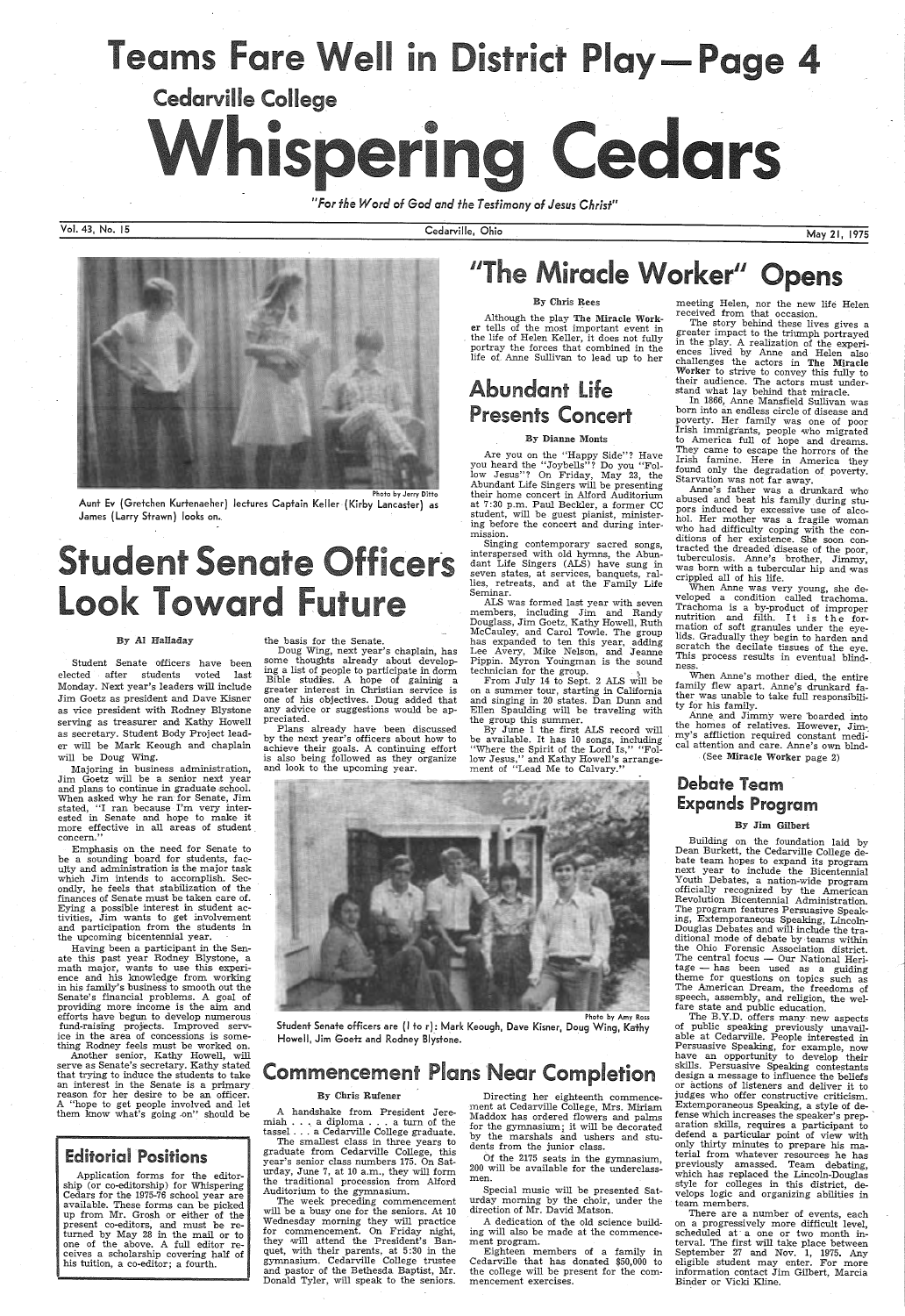# *From the Editors' Desk-*

Imagine with me, if you will, what it would be like if each of us would decide to obey the rules. Hard to fathom? Should it be?

When we talk of inconsistency in rules and enforcement we tend to lay most of the blame at the feet of the PA's. As is shown by the article of last week, there is a problem in equal enforcement.

However, I do think it is about time we took a long objective look at our selves and our lives. What is our responsibility in this area? Are we . fulfilling it?

First of all, how many of us have really read the handbook so that we know what the rules are? Once we're aware' of the rules, are we as Christians fullfilling our obligation to obey those rules? If a rule is unclearly defined, do we seek out someone in the know to find out the limits? Finally, if we disagree with a rule, do we go through proper channels, and discuss possible changes making those in a place of authority aware of legitimate problems?

Granted, this does not excuse inconsistency on the part of the PA's. Nor does it excuse the administration from acknowledging the fact that there is a time when there is a definite need for a rule change. But what this school is depends on each of us. What are we going to make of it?

 $-CC$ 

# $B_{\text{y}}$   $\text{B}_{\text{y}}$   $\text{E}_{\text{z}}$   $\text{E}_{\text{y}}$   $\text{E}_{\text{z}}$   $\text{E}_{\text{y}}$   $\text{E}_{\text{z}}$   $\text{E}_{\text{z}}$   $\text{E}_{\text{y}}$   $\text{E}_{\text{z}}$   $\text{E}_{\text{y}}$   $\text{E}_{\text{z}}$   $\text{E}_{\text{y}}$   $\text{E}_{\text{z}}$   $\text{E}_{\text{z}}$   $\text{E}_{\text{y}}$   $\text{E}_{\text{z}}$   $\text$

Luci Shaw's poetry possesses the de-<br>lightful quality of capturing and embodying the thought or experience that her readers somehow could never quite give birth to themselves. Listen to the Green (Wheaton:Shaw Publishers, 1971) com<sup>p</sup>iles several of her poems into a rainbow of subjects and impressions, each with its subtle message and unique sensitivity identify with her insight, the frustration of half-finished, ineffable notions refreshingly dissolves in the presence of her had Luci Shaw as a student, writes concerning her in the book's foreword: "She ing us see what we have in some degree or fashion always seen, yet never quite. . . . She writes no phrase that she has passed through the needle-eye of her sense for melody, word-shaping, and a lovely chaste exactness."

Although her content is varied, the understanding she brings to each subject is similar: an understanding of the God who who gives meaning to each fascinating facet of it, who has gifted her and others

Listen to the Green opened a whole<br>new world for this reader. Not only does her poetry continue to charm and soothe,<br>but her sacred sensitivity to God's gift of life is contageous — it makes a person want to "redeem the time" aesthetically for himself.

These alumni programs and activities<br>include a broad spectrum of projects and services which fall within the following categories:

On Campus Activities: Each year, re- unions are provided for anniversary graduation classes in conjunction with other alumni activities planned for the

Whispering Cedars Co-Editors .. Cindy Carr, Nancy Dear Business Manager ... Bryan Waggoner Copy Editor ............ Barb Loach Photo Editor . . . . . . . . . Dennis Crady Typists .... Carole Green, Judy Smith, Lila Tuerlow Correspondence Sec'y Joyce Coleman Writers: Craig Vielguth, Dianne Monts, Chris Rees, LaVerne Kirby, Chuck Elliott, Esther Lightcap, Al Halladay, Jessica Huesmann, Dan Stevens, Bob Cook, Tom Lutz, Bryan Waggoner, Bob Winward, Jim · Gilbert, Chris Ruefner

Faculty Advisor .... Mr. Ronald Grosh The state of the state is published bi-weekly by the studies.<br>
Whispering Cedars is published bi-weekly by the studies<br>
dents of Cedarville College. The opinions expressed<br>
neterin are those of the writers and do not neces

October Homecoming weekend. All alumni records and statistics are maintained on campus as well.

and incarnate it for others.

Alumni Fund: The Alumni Office directs all aspects of the Alumni Annual Fund which is a service designed to co-<br>ordinate the financial support of Alumni<br>in regard to general and goal-directed

The risk of love is that of being unreturned For if I love too deep, too hard, too long and you love little or you love me not at all then is my treasure given, gone flown away lonely.

giving.<br>**Publications:** AVISO is the primary publication of the Alumni Office and is issued quarterly. This newssheet is supplied free of charge, as are all of the Association's services, and contains articles and information .of particular in-

terest to alumni. book, and many other smaller printed materials are produced to maintain close contact and open communication.<br>In the future, if anyone has ques-

But if you give me back passion for passion, return my burning, add your own dark fire to flame my heart<br>then is love perfect hot, round, augmented, whole, endless, infinite; and it is fear .. that flies.

tions or information, needs or ideas, contact the Alumni Coordinator or any member of his staff. They are there to serve the future alumni, as well as the graduates and former students of Cedarville College.

## Reflections **On the Bicentennial**

# Alumni Dept. Coordinates Activities

# *National* News-**The Asian Shuffle**

Nestled in among the classrooms on the second floor of the Administration Building is a well-compacted complex of four offices unobtrusively identified as "Alumni Dept." by a soon-to-be-enlarged sign on the eighty-year old door. It is from this seldom noticed location<br>that Mr. Dan Stevens, assisted by Bev Morrow and Peggy Warwick, coordinates the programs and activities that are involved in the operation of the Cedarville College Alumni Association.

With the great influx of refugees of Southeast Asia, it is necessary to under-<br>stand the facts concerning them so that judgments are not constructed on fear. Ignorance, to be sure, breeds fear.

Alumni/Student Relations: In addition to its part in providing the events<br>of Homecoming each year, the Alumni<br>Office offers a "Jobs from Alumni" <sup>p</sup>lacement service and <sup>a</sup>program geared toward communicating helpful informa- tion to the senior class.

While you were on Christmas vaca-<br>tion, beginning Dec. 12, 1974 and lasting until Jan. 7, 1975, the staff and adminis-<br>trators were working for you as a student and for the college. While you were on spring break, from March 20, 1975 until April 1, 1975, the staff and administrators were at their jobs.

We have New Year's Day, Memorial<br>Day, Independence Day, Labor Day, Thanksgiving Day plus the following Fri-<br>day, Christmas Day plus two more days.

It would probably be more appropriate to say, "I hope it rains on your window washing." Most of the staff women have faculty husbands or student husbands. I promise I won't have a picnic. Mrs. Marabeth Elmore

# Insurance-Who Needs It?

One of the temptations that con fronts many students each year comes in the form of a life insurance sales<br>pitch. With great ease and supreme confidence, agents who are seldom seen hrough most of the  ${\bf v}$ pear with a list of names as long as your arm, and 27 reasons why you, as a responsible person, "need" life 'insurance. The facts are, however, that unless you are married and have substantial obligations, what you need is close to<br>zilch. Life insurance is an expensive protective service, and, unless you have someone to protect, forking money over to some far-away insurance company is as important as a fire alarm at Cedar<br>Lake.

Page2

2. Unless you are married and either own a home or have at least one child you probably don't need any insurance.<br>3. If you need insurance, "shop a-

round" with reputable companies and seek the advice of someone who understands how insurance works.

4. If you are confused or think you<br>might have made a mistake, come by the Alumni Office any time. We really care.

Anne and Helen constantly went for-<br>ward to achieve the things they did. Together they became world famous, giv-<br>ing encouragement and hope to people<br>who were also handicapped.<br>On March 2, 1887, these two people

Off Campus Activities: Beginning this spring, the first Cedarville Alumni Chapters are being established in Philadelphia, PA, and in Dayton, OH, with Cleveland, Washington D.C., and Chicago be- ing added in the near future. These area chapters will enable the College to have <sup>a</sup>continuing impact upon graduates and former students as well as provide <sup>a</sup> means for the Alumni to participate in significant activities for Cedarville.

The state governments will not be picking up any of the tab for the Asian shuffle. The Federal government will be paying for the care and relocation, responsibilities which are expected to total an estimated 500 million dollars.

Despite the preliminary problems that<br>seem to be part of the immigration, problems of finance, unemployment, assimilation, and attitude these new immigrants have the potential to really enrich this nation. That is, only if the preliminary problems remain preliminary.

with the Sullivan children. Anne with her temper tantrums and afflicted eyes and Jimmy with his lameness were more than the average family could handle.

Soon they were sent to the poorhouse, Tewlesbury. There Anne and Jimmy were faced with death, cockroaches, and rats. The mortality rate was horrendous.<br>Jimmy died in that wretched place.

The trauma of this sent Anne into withdrawal. When she recovered from the shock, her only desire was to learn to read. She was almost totally blind, but an old woman at Tewlesbury told her of a way to read using her fingers.

She graduated from Perkins as valedictorian of her class. But during her stay there she became close to another pupil, Laura Bridgman. Laura was a deaf, blind woman whom Mr. Howe taught to communicate through a spe-<br>cial language, touch.

In 1765, Andrew Elliot, offered this statement concerning the American people:

"A people may be deceived, they may be betrayed by men in whom they put confidence. But they deserve to be abandoned by providence if they trust their interest with men whom they know to be either weak or wicked."

Although the following principles are<br>as simplistic as they are incomplete, they are guaranteed to get you through college without a three-hundred-dollar-a year monkey on your back:<br>1. If someone begins to offer you some

"free" insurance, don't believe anything else he says either.

Helen mastered verbal communication at age 16. Then, in 1900, Helen and Teacher entered Radcliffe College. Anne would accompany Helen to her classes and interpret the lecture into her own language. She had Braille textbooks. Helen participated extensively in many school activities. Four years later she graduated cum laude.

#### By Chuck Elliott

would meet. The Miracle Worker is the story of the meeting of these two determined forces and their constant strug gle against each other until Anne was able to reach out and touch Helen's mind.

Approximately one hundred thousand people escaped before the Communist<br>domination. Most of these are expected to take refuge in our land. Yet when most Americans think of these new immigrants, the old stereotype starts projecting an old Charlie Chan movie or one receives a Kung Fu flashback. Quiet, infamous, meek, and sneaky are all ideas that may be brought to mind concerning the new residents. Yet·. this does not apply to America's latest immigrants. The "new people" are for the most

> Here's your chance to air any<br>gripes you may have. A lack of participation will indicate you're satisfied with the rules and regulations as they exist .

part those who realized they had the most to lose by remaining when the communists came. Hence, those. who fled are the representatives of the middle<br>and upper classes, the doctors, lawyers, and technicians of their nation. Also the new immigrants include the number of those whose loyalty to the United States<br>would put their lives at stake if they remained. They are regarded as being<br>"high risks" to Communist reprisal and execution. Both these criteria make for a firm foundation for prospective citizenship. .

The mass migration brings with it <sup>a</sup> fear regarding employment, or rather the lack of it. In a nation with unemployment problems, already being great, the refugee has as much prospect of success as a moron in Harvard. Yet many plans are being made concerning<br>this matter. Job-training programs are one area being explored.

Private organizations running the gamut from the U.S. Catholic Conference to the YWCA are aiding government agencies in placement for job-seeking refugees.

Despite the great number of refugees,

### Letter to the **Editor**

Dear Duane:

#### By Dan Stevens, Alumni Coordinator

it must be noted that the number of job seekers remains relatively small. Most . of the group is made up of dependent women and children. Also it must be remembered that all the refugees are not permanent but are merely waiting for future assignment.

### Miracle Worker

(Continued from page 1)

ness and lack of discipline caused her She could not conform to the routine of family living and a relationship with <sup>a</sup>family.

Anne broke away from the destitution of Tewlesbury and became a pupil at Perkins School for the Blind. She was <sup>a</sup>brilliant pupil onoe she mastered the discipline necessary for maintaining con genial relationships with her instructors and the other pupils. There she also received several operations for her eyes. Her vision was partially restored.

In Tuscumbia, Alabama, June 27, 1880, a happy, normal child was born to Captain Arthur Keller and his wife Katie. Helen grew and led a happy life'. At 19 months, she was stricken with an unusually high fever. This fever robbed her of her sight and hearing.

She was pampered by her entire family and was not required to have any self- control.

Anne Sullivan was able to harness the sharp intelligence of Helen Adams<br>Keller. "Teacher" and her famous pupil grasped life and went into the world to gain all it had to offer.



On Tuesday, May 27 from 7:30 until<br>9:30 the staff of Whispering Cedars will take a poll in the C.S. lobby.<br>It will be a chance for each stu-<br>dent to voice his or her opinions concerning student rules and regula-<br>tions on campus.

*Whispering Cedars*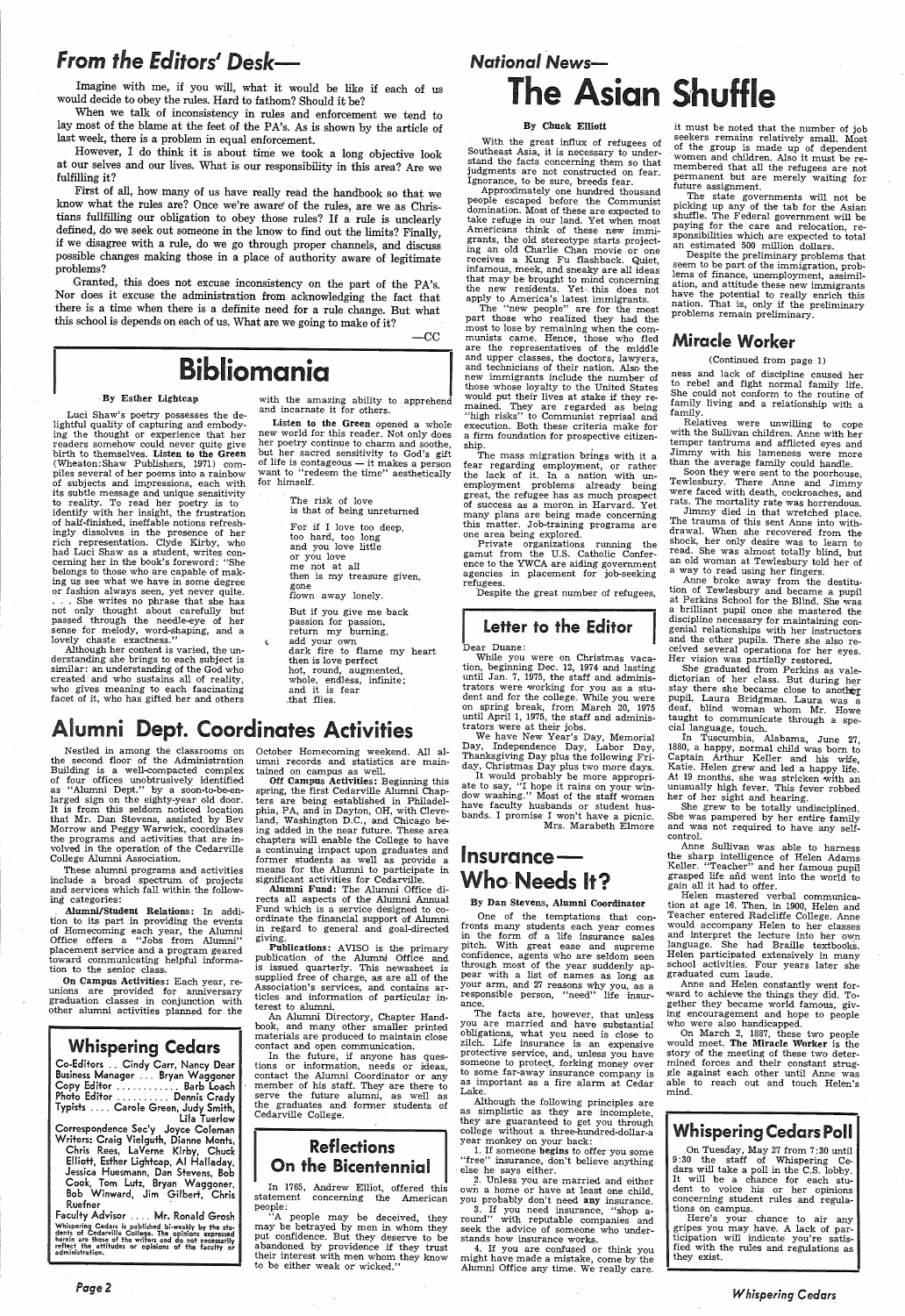# Faculty Forum... Science's Place at Cedarville

#### By Mr. Killian

"I don't like science" is <sup>a</sup>cry heard all too often among students of all ages. As an industrial scientist a few years ago and as a professor now, I have had<br>difficulty in understanding how anyone could ever have this point of view. Science has been a "natural" with me ever since I can remember.

Perhaps to rise to the defense of my · Perhaps to rise to the defense of my profession and to protect some vested interests, I would offer rebuttal to those who express this opinion. Science is so fascinating, so intricate, so. complex, yet in the systematic arrays of information<br>is indeed overwhelming. You ought to<br>like science, I also would say, because<br>you owe so much to it. Look at the products and advances that you enjoy be-<br>cause both pure and applied science have been able to progress with such great strides.

 I have come to the conclusion that I have been engaged in some "doubtful disputations" based on pride, based on an attitude of assumed superiority, and last, but not least, <sup>a</sup>spirit of intellectual arrogance.<br>It seems to me that the answer to my

predicament lies in the question "Why study science?", or more particularly "Why is science part of the curriculum at Cedarville College?"

Another course of action I have taken here at Cedarville College is to inquire of students, "Don't you really mean that you just don't like the way you have been taught science?" Some students reluctantly say that perhaps that's the case.

Private Speech is designed to give the student individual work in developing material for recital, public performance, or competition with an emphasis upon personal instruction from the depart-<br>ment. The course may also be elected by students wishing to correct speech defects or develop new speech patterns. This is the definition of the Private Speech course, given in the, catalogue, which is taught by Mrs. Maddox. The main purpose of the course is to

help individuals to communicate, by us-<br>ing proper articulation, a good tone, good<br>phonation and resonance. Various speech problems dealt with are stuttering, lisp-<br>ing, poor formation of tone, clarity of<br>speech, and voices that need more resonance. Mrs. Maddox has cured two stutterers completely, who were then able to go into the ministry. There are many things that are im-

There are many things that are important in speech and few people enjoy perfect speech. Anyone who has a speech problem or wants to become a better speaker is encouraged to contact Mrs. Maddox or their advisor.

# $20\%$  off Teaching Materials

For example, as recently as autumn quarter, 1974, I listed the following as my general objectives for teaching Human Anatomy and Physiology:

<sup>I</sup>firmly contend that these four objec- tives are good objectivles. I contend that they all need to be accomplished on this campus. And yet my recent study and evaluation indicate to me that there is <sup>a</sup>much nobler, higher motivation for in- cluding <sup>a</sup>course such as Human Anatomy and Physiology in our curriculum. I am convinced that the study of the struc-<br>ture and function of the human body must be centered around spiritual objec-<br>tives. The human body is, as it were, an<br>ever-present object lesson which portrays

the believer and between believers.

### Private Speech Aids Students

#### By Bob Winward

Let's take the relationship between believers first of all. The Scriptures clearly indicate that as members of the body of Christ we are to serve one another. (See I Corinthians 12:25, Romans 12:5, Ephesians 4:12-16). We are to accomplish this, apparently, through the<br>proper exercise of our spiritual gift. In other words, we are to be doing what we've been designed to do.

I recognize an illustration of this as I Suppose our blood sugar level drops be-<br>low normal (hypoglycemia). Practically<br>all the cells of our body are in danger of<br>running out of fuel (a veritable energy<br>crisis). The blood needs a supply of glu-<br>cose to circulate cose to circulate to body cells. Hence, a<br>signal is sent to the liver. Here, glycogen (animal starch) is stored. As glycogen is broken down by a process known as glycogenolysis, glucose units are produced and sent into the bloodstream for circulation to the needy body cells. The energy crisis is over!

me the most is the unique reliance of the human body on instruction from the head. What a perfect illustration of the proper relationship between Christ and<br>us as members of His body! (See I Co- $\n *in this* 6:15a, 11:3, *Ephesians* 1:22, 4:16-17.)\n$ 

The brain of a human is indeed a remarkable structure with remarkable function. It has  $_$  astounding capacities to receive, interpret, and send<br>messages to all parts of the body. The brain also has the capability to actually synthesize chemicals (hormones) which are distributed to all body cells by way of the bloodstream. The pituitary gland, which is called the "master gland," se-<br>cretes at least seven major hormones which affect the growth and development of the human body.<br>Fact after fact from Human Anatomy

and Phyisology remind me of the spiritual principles that I need to incorporate into my daily living. This is why I like science ... and this is why I think science courses ought to be part of the

1. to enable students to recognize the great work of God in the creation of the human body

2. to increase student's awareness that, as beings created in the image of God, humans hold a unique place in the  $cosmos$ 

The Summer Swordbearers' Team is composed of five men, six women. and an advisor. The team will be departing on June 11 and will be engaged in meetings until Aug. 21. Their tour will take them into the states of Indiana, Illinois, Mis- Out (Detroit and Upper Michigan). They will also be ministering at Camp Patmos and Lake Ann Camp. They will be in the churches approximately two days. While in the churches

3. to show that Scriptural principles need to be used to solve contemporary biological problems

4. to prepare students for their voca-tion

they will be involved in total church ministries. They will have canvassing, youth rallies, Sunday School classes, preaching, skits and special fun things.

# Cedarville Hardware

<sup>11</sup>For Your Best *Deal In GE Appliances"* 



Marty Senseny, Sue Gazdik, John Street, Debbie Clough and Mark Sigmon. Not pictured — Nancy Dear and<br>Doug Wing.

# **Summer Team Prepares for Tour**



#### By Laverne Kirby

Currently, the students are practicing four nights a week, as much preparation is needed before leaving.

The students had to audition before five faculty and three students. They were questioned on a number of things, such as salvation, daily devotions, and their present involvement in Christian Service.

The team members travel by faith and all honorary gifts are split at the end of the summer. They will travel in <sup>a</sup>college van and take a trailer too.

The team will be on the go constantly. However, they have tried to arrange their speaking engagements so they will have one free day a week.

for top quality *newspaper* 

*Page3*